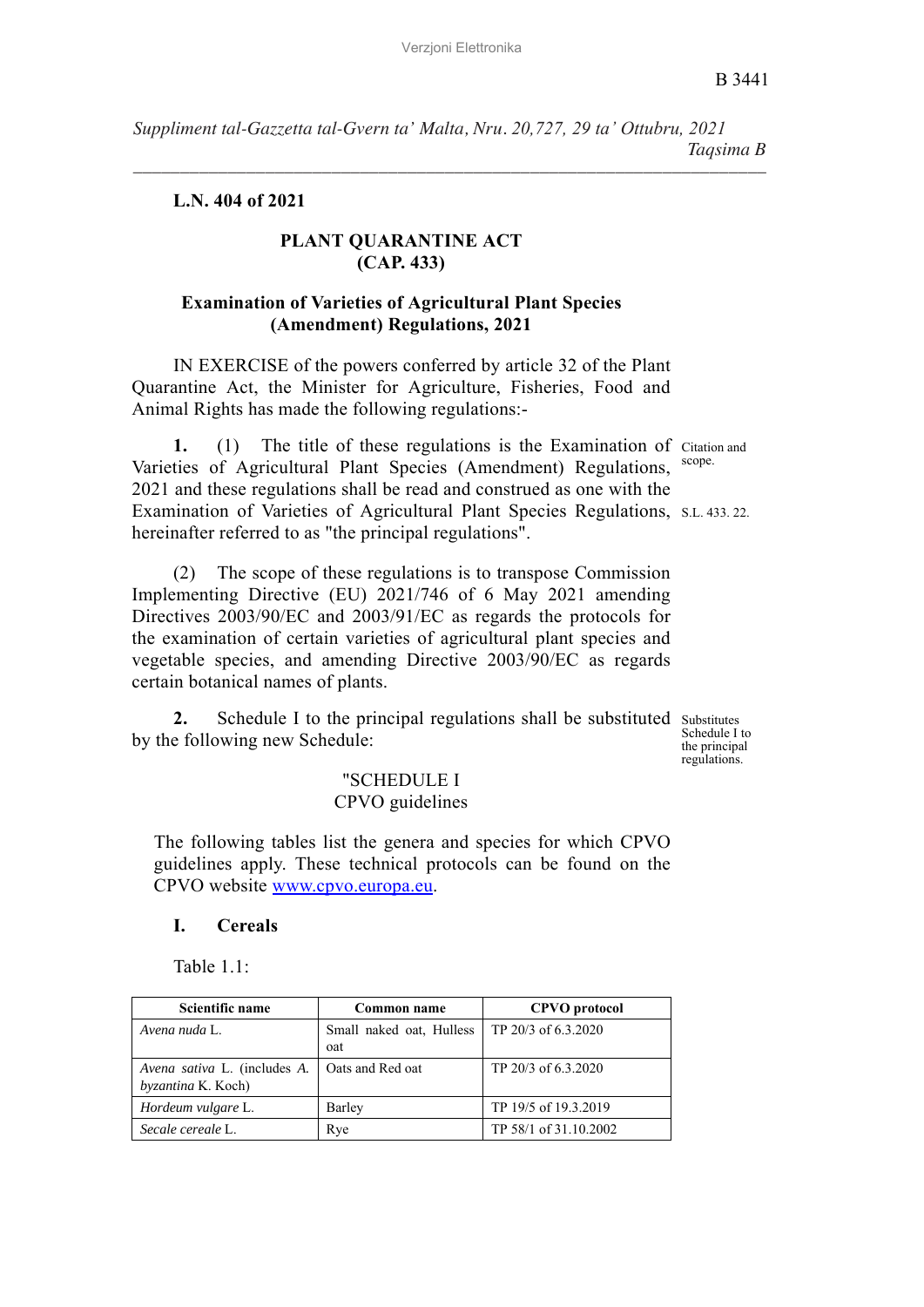## B 3442

| Sorghum bicolor (L.) Moench                                         | Sorghum                                                                                                                        | TP 122/1 of 19.3.2019        |
|---------------------------------------------------------------------|--------------------------------------------------------------------------------------------------------------------------------|------------------------------|
| subsp. bicolor                                                      |                                                                                                                                |                              |
| <i>Sorghum bicolor</i> (L.) Moench                                  | Sudan grass                                                                                                                    | TP 122/1 of 19.3.2019        |
| subsp. drummondii (Steud.)                                          |                                                                                                                                |                              |
| de Wet ex Davidse                                                   |                                                                                                                                |                              |
| Sorghum bicolor (L.) Moench                                         | Hybrids resulting from the                                                                                                     | TP 122/1 of 19.3.2019        |
| subsp. <i>bicolor x Sorghum</i>                                     | crossing of Sorghum                                                                                                            |                              |
| <i>bicolor</i> (L.) Moench subsp.                                   | <i>bicolor</i> subsp. <i>bicolor</i> and                                                                                       |                              |
| drummondii (Steud.) de Wet                                          | Sorghum bicolor subsp.                                                                                                         |                              |
| ex Davidse                                                          | drummondii                                                                                                                     |                              |
| <i>xTriticosecale</i> Wittm. ex A.<br>Camus                         | Hybrids resulting from the<br>crossing of a species of<br>the genus <i>Triticum</i> and a<br>species of the<br>genus<br>Secale | TP 121/2 Rev. 1 of 16.2.2011 |
| Triticum aestivum L. subsp.<br>aestivum                             | Wheat                                                                                                                          | TP 3/5 of 19.3.2019          |
| <i>Triticum turgidum</i> L. subsp.<br>durum (Desf.)<br>van Slageren | Durum wheat                                                                                                                    | TP 120/3 of 19.3.2014        |
| Zea mays L. (partim)                                                | Maize                                                                                                                          | TP 2/3 of 11.3.2010          |

# **II. Fodder Plants**

Table 1.2:

| Scientific name           | Common name         | <b>CPVO</b> protocol      |
|---------------------------|---------------------|---------------------------|
| Poaceae (Gramineae)       |                     |                           |
| Festuca filiformis Pourr. | Fine-leaved sheep's | TP 67/1 of 23.6.2011      |
|                           | fescue              |                           |
| <i>Festuca ovina L.</i>   | Sheep's fescue      | TP 67/1 of 23.6.2011      |
| Festuca pratensis Huds.   | Meadow fescue       | TP 39/1 of 1.10.2015      |
| Festuca rubra L.          | Red fescue          | TP 67/1 of 23.6.2011      |
| Festuca trachyphylla      | Hard fescue         | TP 67/1 of 23.6.2011      |
| (Hack.) Hack.             |                     |                           |
| Lolium multiflorum Lam.   | Italian ryegrass    | TP 4/2 of 19.3.2019       |
| Lolium perenne L.         | Perennial ryegrass  | TP 4/2 of 19.3.2019       |
| Poa pratensis L.          | Smooth-stalked      | TP 33/1 of 15.3.2017      |
|                           | meadow grass        |                           |
|                           |                     |                           |
| Fabaceae (Leguminosae)    |                     |                           |
| Pisum sativum L. (partim) | Field pea           | TP 7/2 Rev. 3 of 6.3.2020 |
| Vicia faba L.             | Field bean          | TP 8/1 of 19.3.2019       |
| Vicia sativa L.           | Common vetch        | TP 32/1 of 19.4.2016      |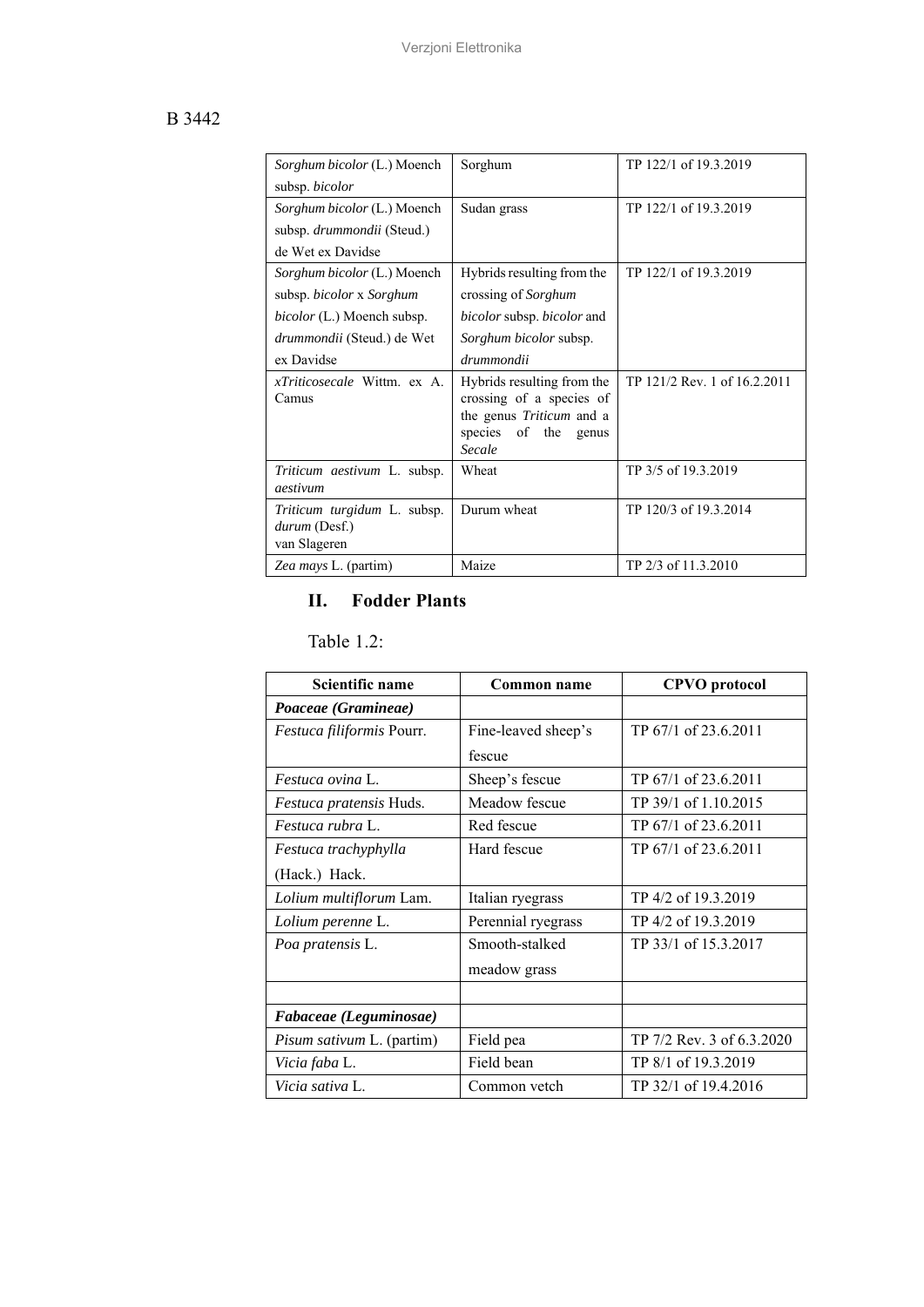### **III. Potatoes**

Table 1.3:

| Scientific name      | Common name | <b>CPVO</b> protocol    |
|----------------------|-------------|-------------------------|
| Solanum tuberosum L. | Potato      | TP 23/3 of 15.3.2017.". |

**3.** Schedule II to the principal regulations shall be substituted substitutes schedule II to selectually schedule. by the following new Schedule:

Substitutes the principal regulations.

# "SCHEDULE II UPOV guidelines

The following tables list the genera and species for which UPOV guidelines apply. These technical protocols can be found on the UPOV website www.upov.int.

### **I. Fodder Plants**

Table 2.1:

| Scientific name           | Common name           | <b>UPOV</b> protocol   |
|---------------------------|-----------------------|------------------------|
| Poaceae (Gramineae)       |                       |                        |
| Agrostis canina L.        | Velvet bent           | TG/30/6 of 12.10.1990  |
| Agrostis capillaris L.    | Brown top             | TG/30/6 of 12.10.1990  |
| Agrostis gigantea Roth    | Red top               | TG/30/6 of 12.10.1990  |
| Agrostis stolonifera L.   | Creeping bent grass   | TG/30/6 of 12.10.1990  |
|                           |                       |                        |
| Fabaceae (Leguminosae)    |                       |                        |
| Medicago doliata Carmign. | Straight-spined medic | TG 228/1 of 5.4.2006   |
| Medicago italica (Mill.)  | Disc medic            | TG 228/1 of 5.4.2006   |
| Fiori                     |                       |                        |
| Medicago littoralis Rohde | Shore medic/Strand    | TG 228/1 of 5.4.2006   |
| ex Loisel.                | medic                 |                        |
| Medicago murex Willd.     | Sphere medic          | TG 228/1 of 5.4.2006   |
| Medicago polymorpha L.    | Bur medic             | TG 228/1 of 5.4.2006   |
| Medicago rugosa Desr.     | Wrinkled medic/Gama   | TG 228/1 of 5.4.2006   |
|                           | medic                 |                        |
| Medicago sativa L.        | Lucerne               | TG/6/5 of 6.4.2005     |
| Medicago scutellata (L.)  | Snail medic/Shield    | TG 228/1 of 5.4.2006   |
| Mill.                     | medic                 |                        |
| Medicago truncatula       | <b>Barrel</b> medic   | TG 228/1 of 5.4.2006   |
| Gaertn.                   |                       |                        |
| Trifolium pratense L.     | Red clover            | TG/5/8 of 17.12.2020   |
| Trifolium subterraneum L. | Subterranean clover   | TG/170/3 of 4.4.2001". |